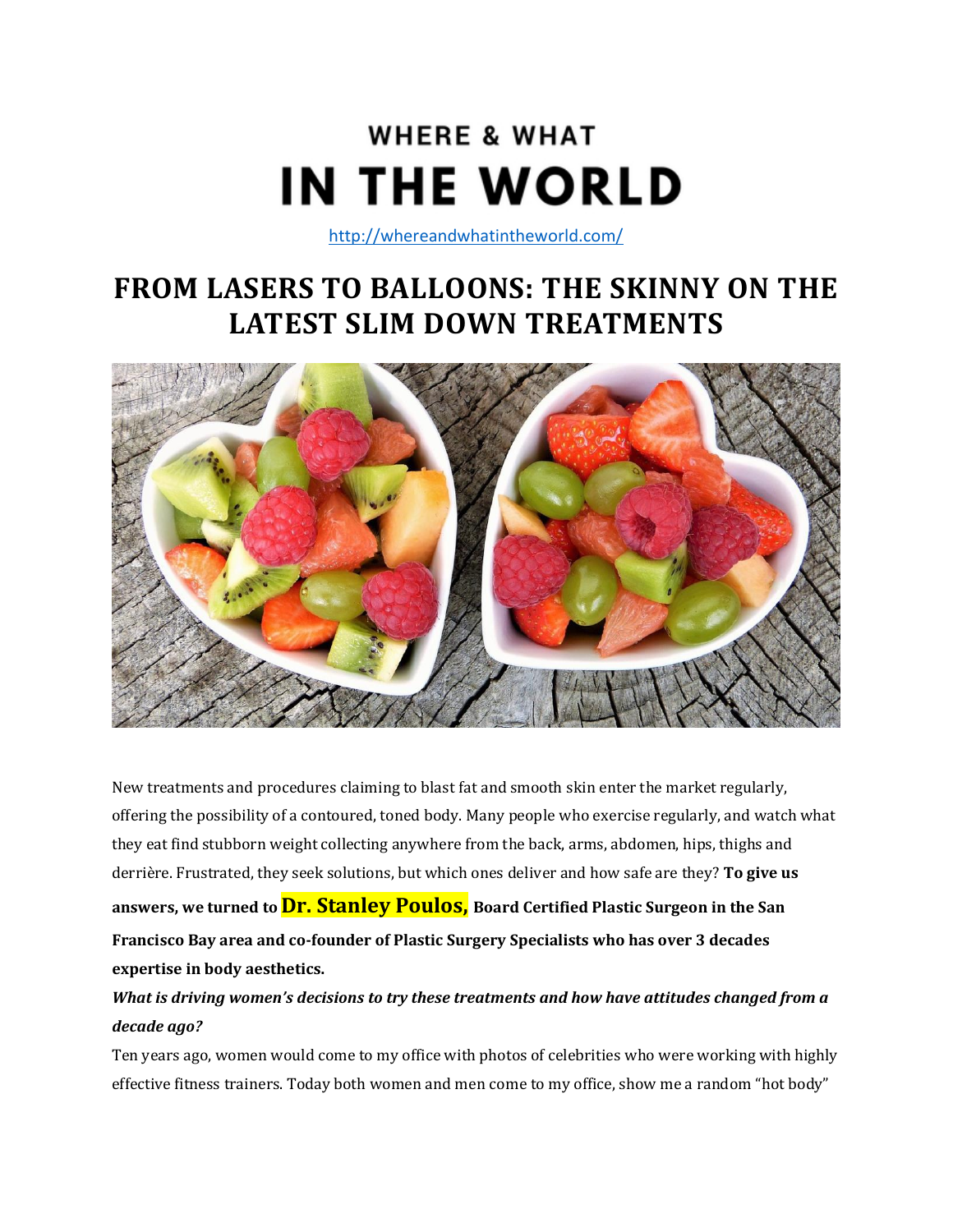in their Instagram feed, looking fabulous in a swimsuit, and want to look like that person. Social media bombards people with images, and they feel if these people aren't well-known celebrities and look great, then they can too.

#### *What are the most common frustrations when it comes to achieving their desired look?*

Well, most people try their best to work out, watch what they eat and try to take care of themselves. They notice, though, that through pregnancies, hormonal and metabolism shifts that happen with age, gravity is winning. Men notice more fat around the waist and "breasts", women notice cellulite dimples in their thighs and buttocks, bra rolls, extra fat at the waist despite maintaining their diet and exercise routines. A workout routine at 45 will not yield the same results as 35; it becomes frustrating. Collagen production typically falls off a cliff at a certain point in the early 50s; this means treatments need to treat both fat deposits *and* skin tightening.

### *What do you advise them to do? There are so many treatments to choose from. It can be overwhelming.*

Absolutely, and it's very important to approach any procedure with the facts and a realistic expectation of what's achievable, and required.. Some women think they just come in for a few hours and they are magically transformed. In some cases, results are immediate, and in other cases healing can take up to 2 to 3 months.

### Ok so let's explore these treatments. What's the best one out there to deal with cellulite? It seems *like most women struggle with cellulite.*

### CELLULAZE

Yes, cellulite is a very common issue women want a solution for, and fast. Cellulaze is a treatment that safely and effectively treats cellulite under local anesthesia with initial results appearing in one to four weeks, with significant results due to thickening collagen by four months. The 2-hour treatment involves an injection of a local anesthetic and wetting solution onto the cellulite, which is then zapped with a laser. This unique side-cutting laser removes the contracted fibrous bands responsible for the cellulite. Finally, the subdermal region is treated for increased collagen production. The result is tight, smooth, supple skin where the cellulite once was. Many women opt to get Cellulaze along with liposuction to address several concerns at once.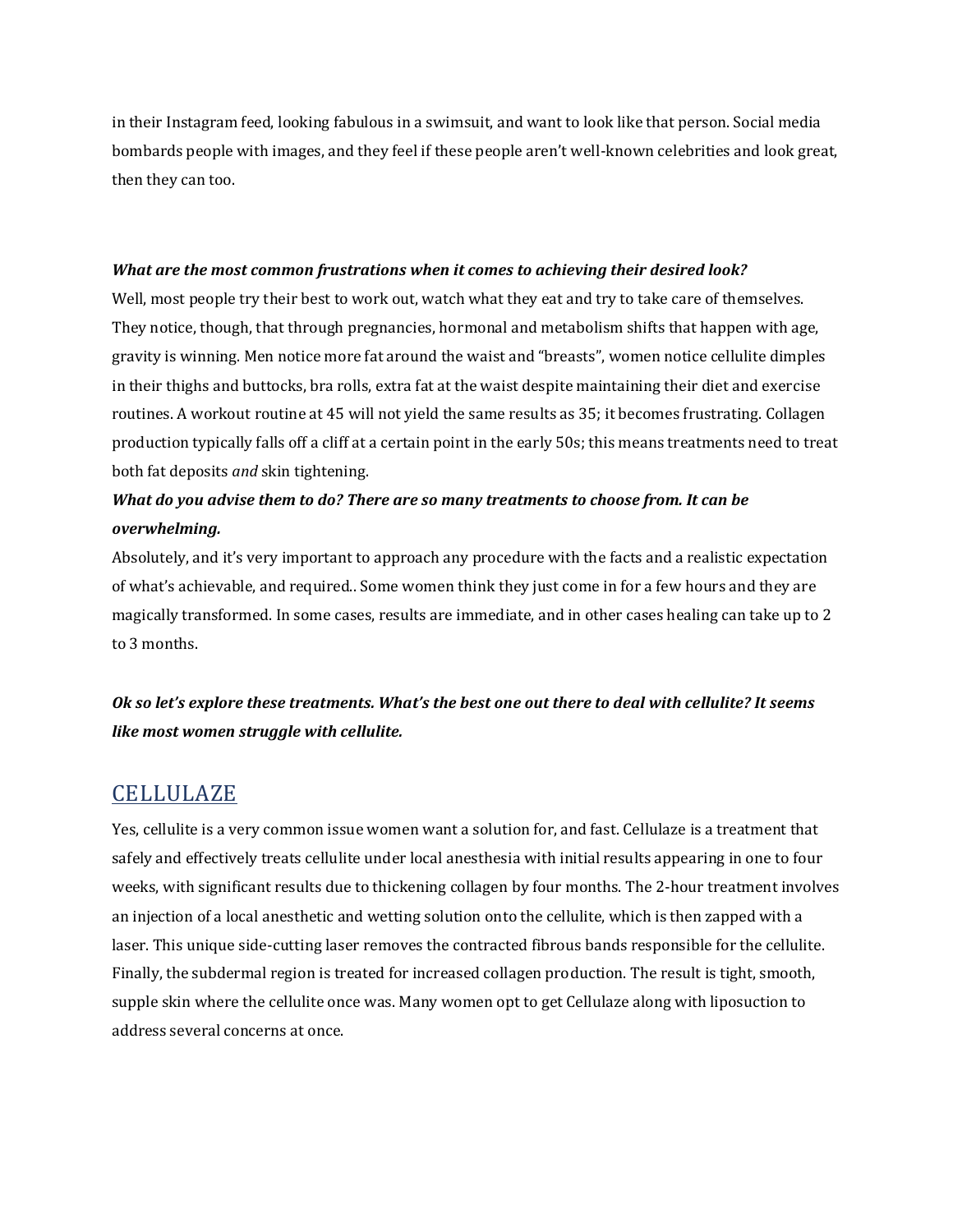# VASER HI- DEF LIPOSCULPTURE

### *Yes, let's talk about liposuction. How has that treatment changed?*

Well, I've seen significant improvements over the years. Now, we have a much more precise method called Vaser Hi-Def LipoSculpture. This method is liposuction, but with techniques and tools that precisely **suction out localized fat deposits** from various parts of the body. This technique is used effectively, for example, in "sculpting" the washboard abs so desired by many. The fat that is harvested can then be used to fill out other areas of the body. The differentiating factor between Vaser Lipo and traditional Liposuction is the preliminary step taken to break down the fat: ultrasound frequencies. The acronym Vaser stands for **V**ibration **A**mplification of **S**ound **E**nergy at **R**esonance. The vibrations emitted cause expansion and contraction of air bubbles located in tumescent fluid which

is ejected from the Vaser Lipo instrument. The procedure is tissue-selective, targeting fat while protecting other tissues from damage. This means eight times less blood loss, easier fat removal, stimulated skin elasticity, less bruising and a tiny incision. Through this process, the fat that is collected is separated to use for fat injections in other areas. The surgeon has the ability to truly sculpt the body.

### BALLOON WEIGHT LOSS METHOD

### *What about people who have 20-50 pounds to lose, but not enough weight for gastric bypass surgery?*

These patients can be considered for the Balloon Weight Loss Method. An ideal candidate for this procedure has a body mass index of 30 to 40 and did not had previous weight loss surgery. Patients diagnosed with bulimia, binge eating, compulsive overeating, high liquid calorie intake habits or similar eating related psychological disorders are not good candidates.

This non-surgical outpatient procedure begins with a diagnostic endoscopy, to ensure that there are no contraindications and that it is safe to perform. Once the patient is mildly sedated and comfortable, the procedure can begin. The deflated gastric balloon is inserted through the esophagus and into the stomach. A syringe is then used to fill the balloon with a sterile saline solution. Once the weight loss balloon has been filled with saline, it expands to approximately the size of a grapefruit and remains there for 6 months. The entire procedure takes about 20 minutes. Patients can usually return home after the placement or removal procedures within 30 minutes. Over the last 20 years this procedure has